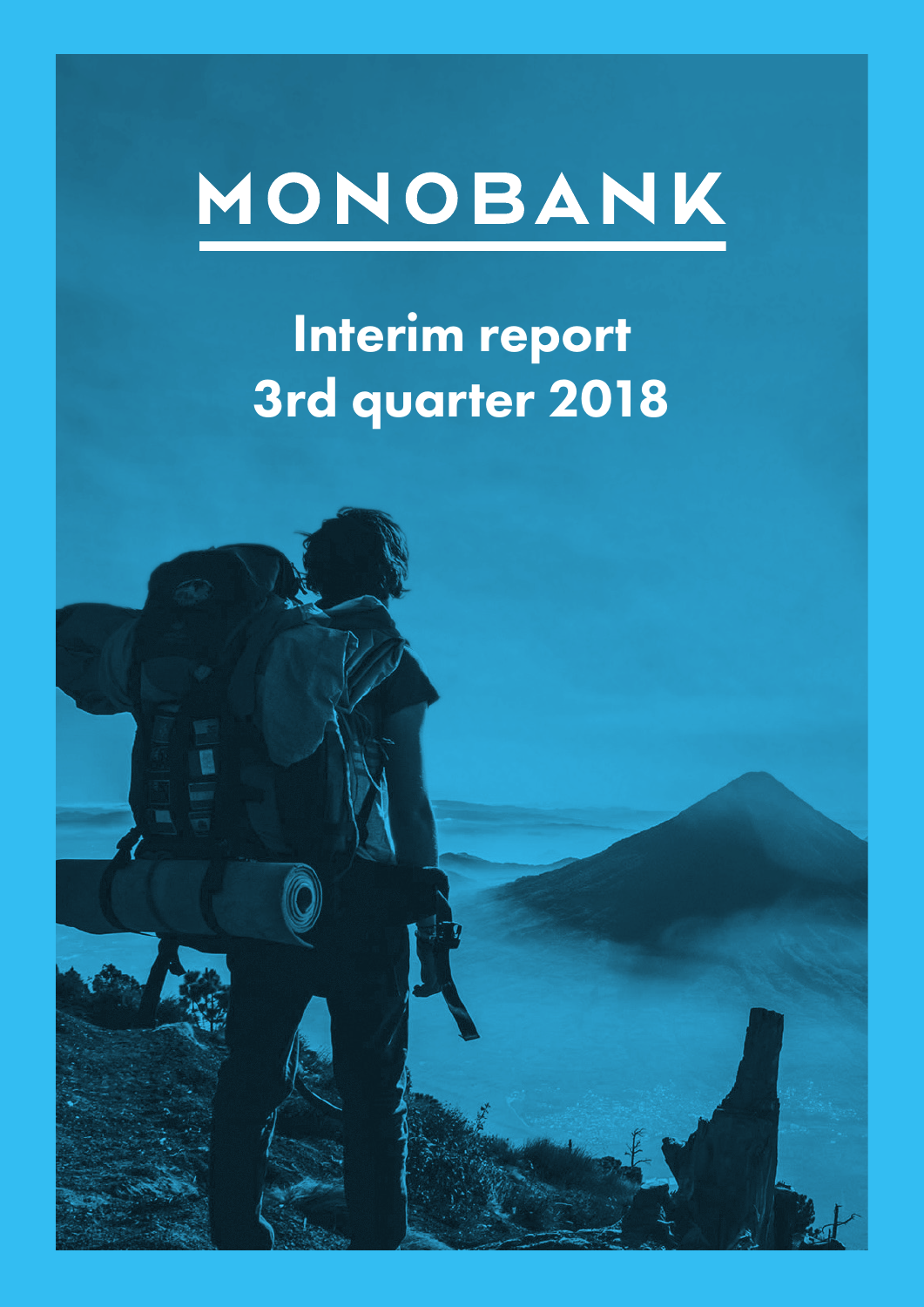# Continued growth and improved profitability

#### • **Growth driven by geographical expansion**

- o Net loan balance grew 7.4% to NOK 3 449 million, including transfer of loans in a forward flow agreement, reducing loan balance with NOK 86 million
- o Loan growth of 24% in Finland vs. Q2 corresponding to NOK 186 million in new loans
- o Growth of 5 % before effect of forward flow vs. Q2 reflects reduced marketing spending. More conservative approach in Norway due to regulatory environment
- o Net interest income of NOK 86.1 million, up 5 % vs Q2'18 and up 112 % vs. Q3'17

#### • **Improved profitability driven by increasing economies of scale**

- o Net profit after tax of NOK 15.5 million, up 12% vs. Q2 18
- o Net profit YTD Q3'18 of NOK 39.3 million, up 272.4% vs YTD Q3'17
- o Investments in Mono Pay credit card platform reduce short term company profitability

#### • **Monobank's multi-country platform enables continued geographical expansion and diversification**

- o Launching consumer loan offering in Sweden in Q1 2018
- o Receiving Euro denominated deposits from Germany, Austria, France and Spain through Raisin, a German online deposit platform
- **Mono Pay credit card platform continues to develop, strategic focus sharpened to ensure commercial success**

NOK million

VOK

million

- o Introduction of Widerøe-branded digital credit card platform in September, full launch by the end of 2018
- o Identify potential partners for the new revenue stream "Banking as a service"

#### Financial development

*Net loans and advances to customers Net profit after tax*





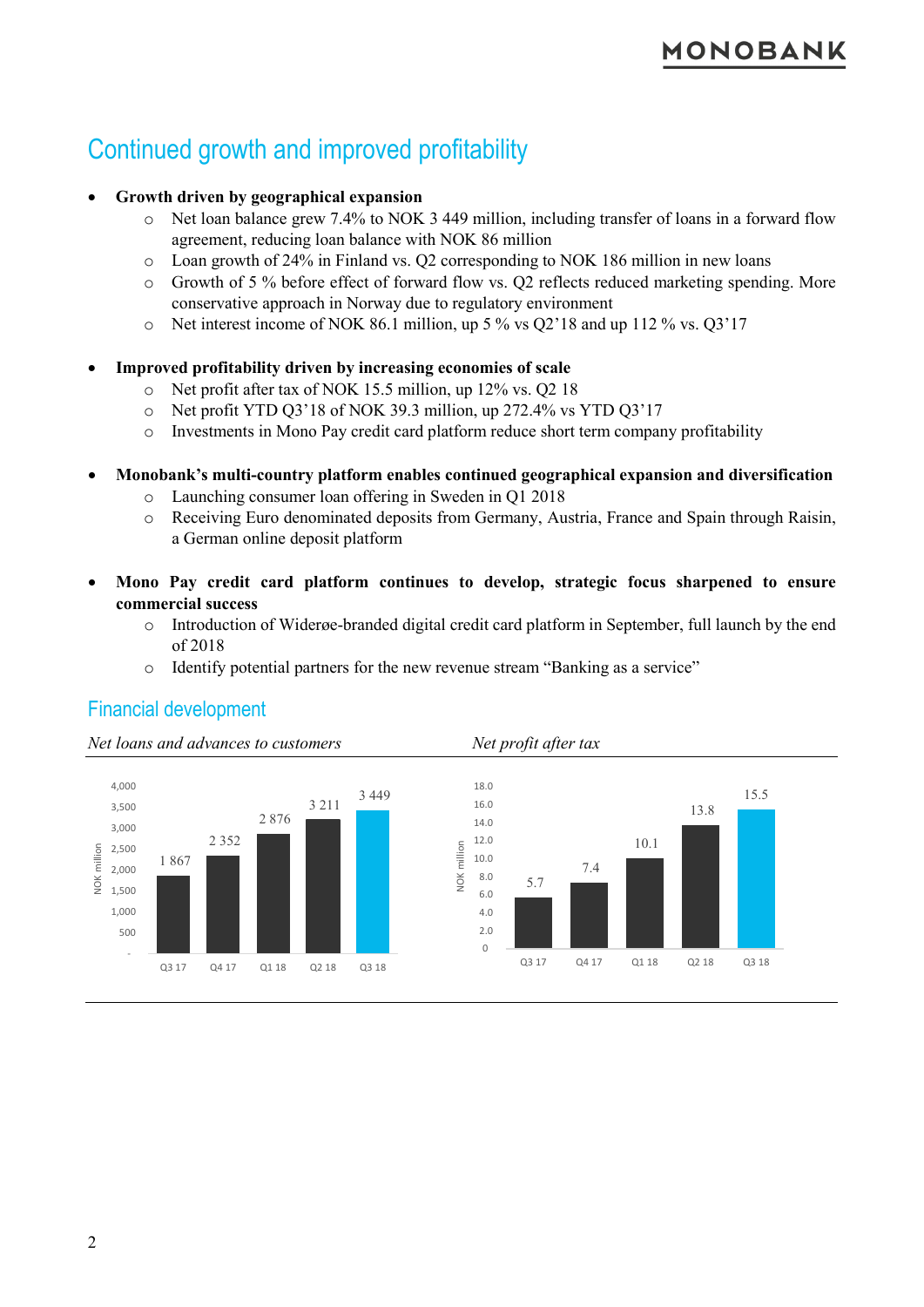# **10N0BANK**

#### CEO comment

"Monobank continues to deliver growth and improved profitability. We are satisfied with close to NOK 40 million in profits year to date considering that we have built our digital bank focused on consumer loans independently from scratch three years ago. At the same time, we want to improve our profitability further and given that economies of scale matter we have firmed up our commitment to an ambitious goal of NOK 10 billion in consumer loans within the next three to four years. We want to achieve this through geographical expansion credit cards and purchase financing. Together with VISA and Evry, Monobank has started implementation of e-Wallet solutions enabling payments directly from handheld devices like smartphones, watches and other wearables. This provides our card users with faster, easier and more secure payment options both in store and online. In addition, we continue to develop the Mono Pay credit card platform and look forward to commercialize our significant technological capabilities together with existing partners as we move into 2019". Bent Gjendem, CEO Monobank ASA

#### About Monobank ASA

Monobank ASA is a digital bank focused on consumer finance in the Nordics. The Bank is cloud based with strong focus on customer experience and fintech solutions.

Headquarters is based in Bergen, Norway and the bank started operation in November 2015. Monobank has experienced strong growth and went profitable after only three quarters. The main products are deposits, unsecured lending to qualified private individuals in Norway and Finland and credit cards in Norway. The screening process is based on an automated evaluation system. Loans are granted up to

NOK 500 000. The bank also offers attractive deposit rates on its savings accounts. Deposits up to NOK 2 million are guaranteed by the Norwegian Banks' Guarantee fund of which Monobank is a member.

Monobank is an independent bank with approximately 1 000 shareholders and was listed on the Oslo Stock Exchange's Merkur Market on 16th February 2017 under the ticker symbol MONO-ME. Monobank has been awarded with "Great Place to Work" twice since the start.

### **Strategy**

Monobank is on a mission to redefine retail banking with a sharp focus on customer experience.

Monobank is a digital consumer bank with its home market being Norway covering people's need for liquidity. Monobank shall differentiate on availability and dominate on customer experience in its market segment. With 24/7 availability, fast loan processes combined with simple and easy to use products Monobank has grown to take a clear number three position among niche consumer banks in Norway. Monobank's Nordic footprint grew by entering Finland in 2017 and will grow further by entering Sweden in 2019.

Going forward, Monobank seeks continued loan growth through geographical expansion credit card growth fuelled by innovative solutions and strategic partnerships and by developing Monobank's financing business together with commercial partners.

Furthermore, Monobank will develop and capitalise on its emerging fintech business and plan to increasingly commercialize its technological capabilities together with existing and new partners to create new revenue streams.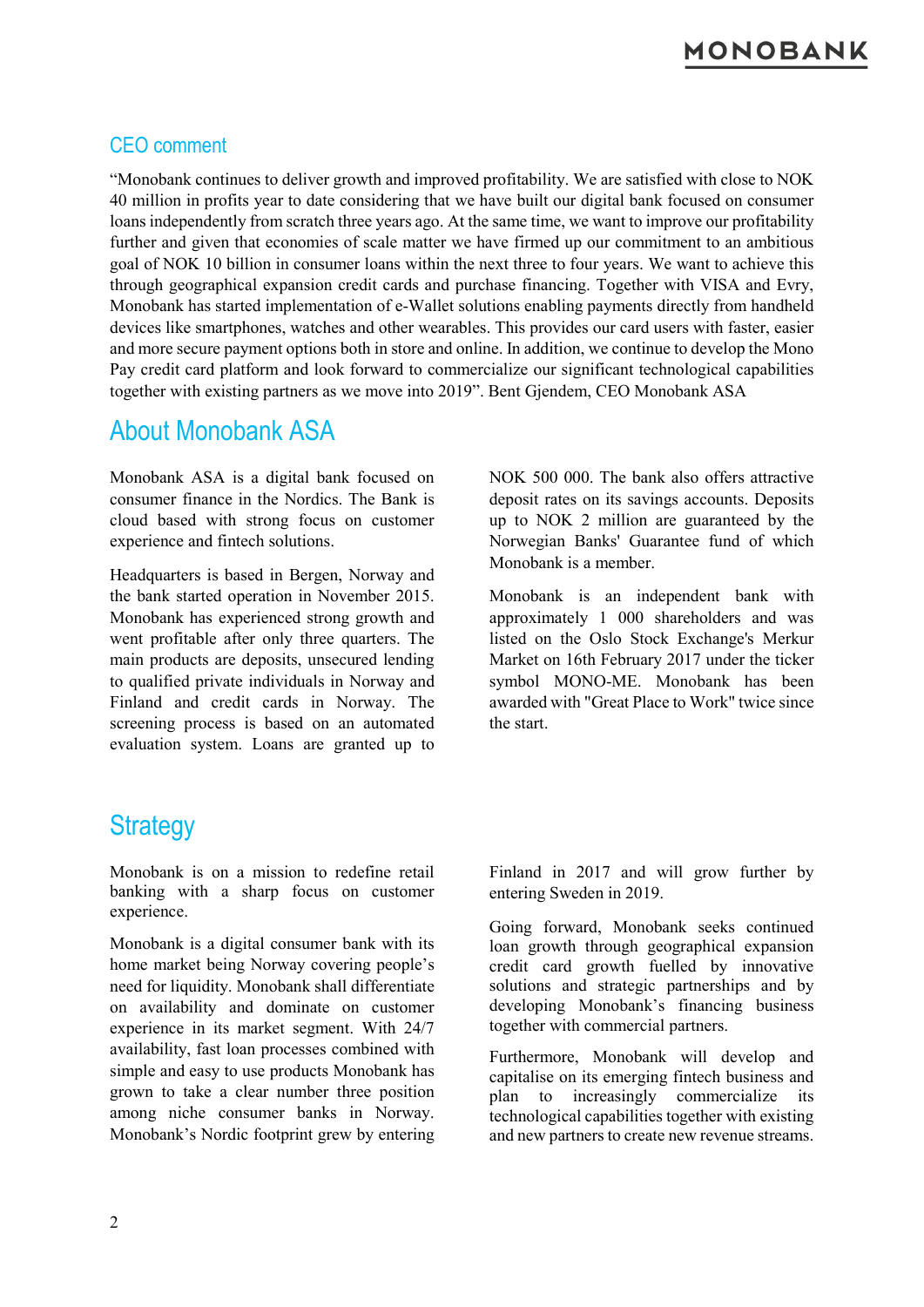# **Operations**

During the third quarter of 2018, Monobank experienced positive operational development and continued strategic progress.

Overall third quarter loans and advances to customers increased 7% NOK 243 million to NOK 3 541 million (from 3 298 million) excluding provision for loan losses and prepaid agency commissions.

Monobank's forward flow agreement was implemented effective end of the second quarter. The agreement enhances the predictability of Monobank's future loan losses. It also has a positive impact on capital adequacy ratios. Monobank transferred NOK 86 million in loans in the forward flow agreement by the end of the quarter.

Loans and advances to customers in Norway increased with 5% compared to last quarter. The growth was impacted by lower marketing spending. This was mainly due to the absence for consistent market practice and some regulatory uncertainties of regulatory framework for consumer lending and credit cards. Net of the forward flow agreement and customer repayments of NOK 203 million, the lending growth in Norway was 2%.

Monobank concentrated its efforts on growth in net loans in Finland which continued at solid pace and grew 24% in the quarter.

Average loan size in Norway remained stable around NOK 220 000 while the corresponding figure in Finland was NOK 145 000.

Monobank's operations continued to perform well during the period. The bank handles loans and deposits from an internally developed multi country platform to facilitate efficient and expedient geographical expansion of its core business.

The credit quality has developed in line with expectations. A growing data base allows for further fine-tuning of the internally developed credit model. Customer support handle loan requests with an integrated pricing model which measures return on equity on individual loans. This enables Monobank to optimize credit quality overall and to practice selective pricing among different customer groups to further improve net interest margins in a highly competitive environment.

In Finland new agents were added and refined scoring and pricing models were introduced to further stimulate growth.

The multi country platform was connected to the deposit provider Raisin in the first quarter 2018, and handled competitive Euro denominated deposits from Germany, Austria, France and Spain in the third quarter 2018. Cost of customer acquisition in Finland is favourable compared to the Norwegian market and the set up with Raisin provide low funding costs for Euro denominated consumer loans.

The Bank introduced the Widerøe branded credit card on 27 September 2018. A Widerøebranded credit card was made available in combination with the Mono Pay mobile payment application. The offering represents a milestone in the previously announced cooperation with Scandinavia's largest regional airline. The first step in the gradual launch was provided as an offering to all of Widerøe's employees. It also was made available for Widerøe customers in the App.

Monobank continued to prepare for the announced launch in Sweden in Q1 2019.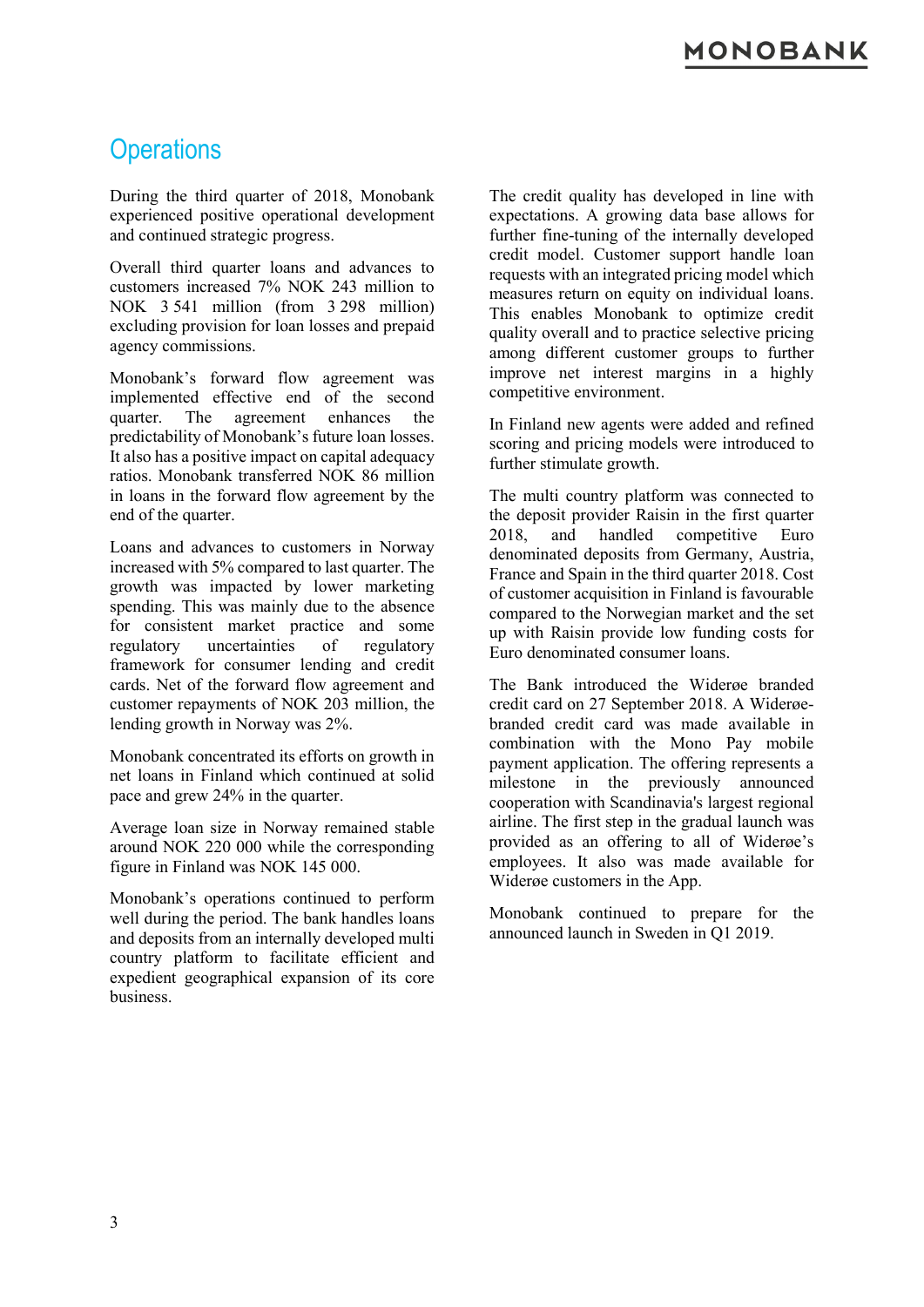# Financials

#### Profit and loss

Interest income for the first 9 months of the year was NOK 288 million, an increase of 120% compared to first nine months of 2017 (131).

Total income was NOK 216 million. Operating costs amounted to NOK 102 million. Cost/income ratio was down 15 percentage points compared to the same period last year driven by the scalable operating model. Operating profit before impairment provisions was NOK 115 million compared to a profit of NOK 38 million for the first 3 quarters of 2017. Write down on loans was NOK 62 million in the period compared to NOK 38 million in the previous period.

This resulted in a profit of NOK 52.2 million before taxes year to date 2018. The after-tax profit of NOK 39.4 million has been added to other equity.

Interest income for the quarter was NOK 106 million, an increase of 8% compared to previous quarter (98 million).

Total income for the quarter was NOK 76.4 million. Operating costs amounted to NOK 30.9 million. Cost/ income ratio was down 9 percentage points compared to last quarter mainly driven by lower level of marketing spending and lower staff costs. Operating profit before impairment provisions was NOK 45.2 million compared to a profit of NOK 37.2 million in the previous quarter. Provisions for loan losses was NOK 24.5 million in the quarter compared to 18.8 million in the previous quarter.

This resulted in a third quarter profit of NOK 20.7 million before taxes. The after-tax profit of NOK 15.5 million has been added to other equity.

The loan loss ratio<sup>[1](#page-4-0)</sup> was  $2.9\%$  in the quarter compared to 2.7% in the previous quarter.

#### Balance sheet

Total assets amounted to NOK 4 948 million as of 30 September 2018 up from NOK 4 212 million at the end of the second quarter 2018. The bank's net loan balance was NOK 3 449 million (NOK 3.212 million) including unspecified loss provisions but excluding prepaid agency commissions. Of loans outstanding at 30 September, NOK 943 million was extended to Finnish customers representing 27% of total net loans.

Deposits from customers were NOK 4 239 million (NOK 3 434 million). Monobank's bank deposits and liquid securities amounted to NOK

1 312 million. Within policy guidelines, the bank seeks to optimize interest income through diversified placement of liquidity within eligible investment instruments. Accordingly, a portion of the bank's liquidity may be placed in approved higher weighted instruments from time to time. Total equity was NOK 563 million and CET1 was 16.7%. Assuming debt securities were placed entirely in zero weighted instruments the CET1 would be 17.1%. Minimum weighted CET1 is 13.5%. For further information about regulatory capital ratios see note 3.

<span id="page-4-0"></span><sup>&</sup>lt;sup>1</sup> Loan loss ratio: Last twelve months impairment losses/average net loans to customer LTM. The

methodology used in determining loss provision have been constant since inception.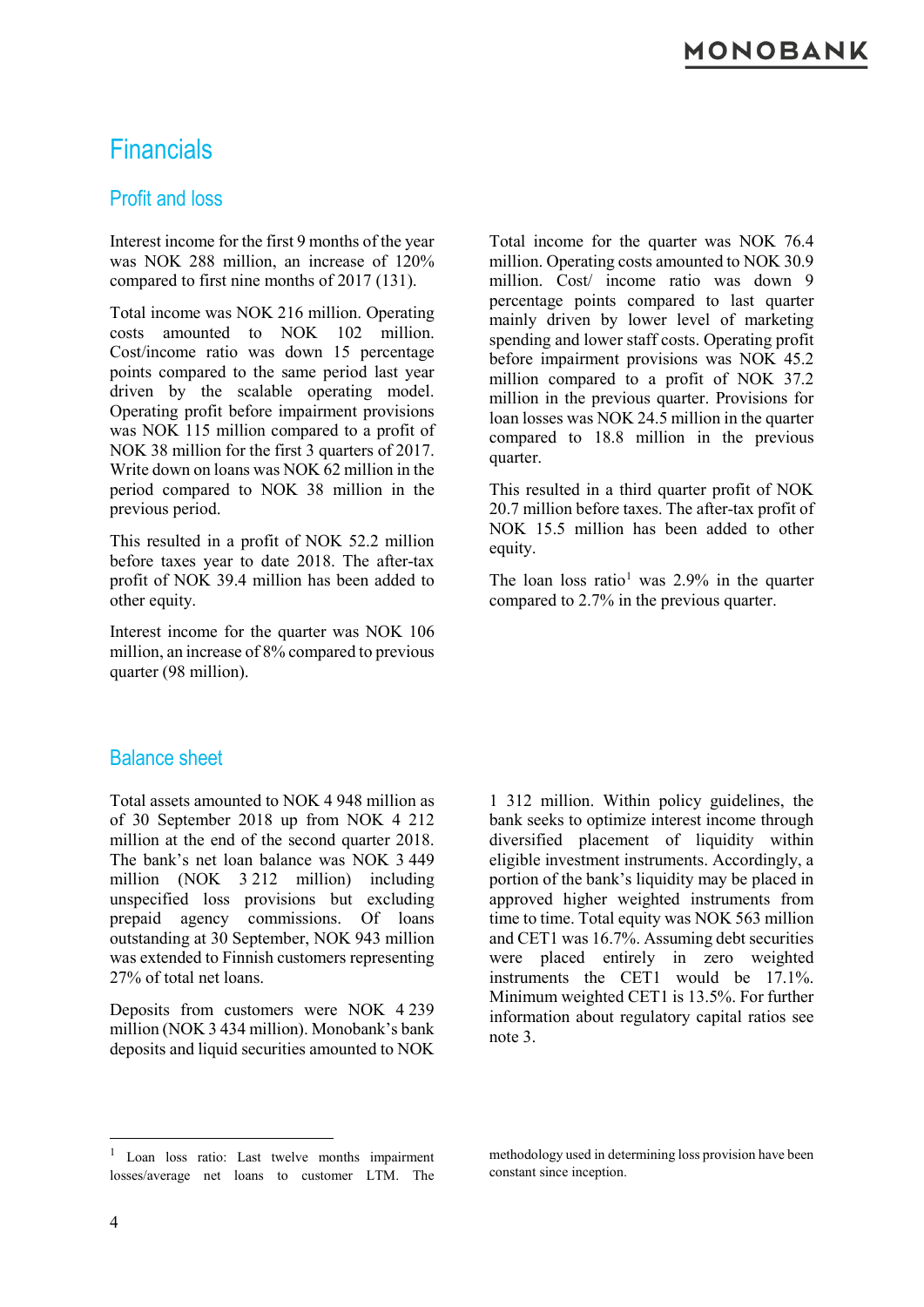# Events after the balance date

There is no significant event to report

### Other information

This interim report has been reviewed in accordance with ISRE 2410 (International Standard on Review Engagement). The review report is enclosed to this report

Monobank has received objections to its registration and use of trademarks in certain EU countries from the French company Monabanq SA. Monobank does not agree with these objections and will take all steps necessary to defend its rights.

# Risk, uncertainties and additional factors impacting Monobank

Monobank is subject to a range of risks and uncertainties which may affect its business operations, financial condition and results of operations. The description of principal risks and uncertainties in the Financial statements and Board of Directors' Report 2017 gives a fair

#### **Outlook**

Monobank is adapting to Norwegian regulatory guidelines for consumer banks which took effect on 1 October 2017. The FSA has announced that additional regulations will be introduced and announced in early September regulations in accordance with the guidelines for responsible lending practices for unsecured credit. It is still not clear to what extent these measures will affect overall demand for consumer loans, but Monobank welcomes regulations that will contribute to more consistent practice for all consumer loan banks operating in Norway.

Monobank's cloud based business model and multi-country platform offers considerable operational synergies across markets and gives scalability and efficient growth capacity. With a cost base and OPEX level scaled for growth, the Board decided in August to launch consumer loan business in Sweden in Q1 2019. The expansion will diversify Monobank's business and regulatory risk exposure. Taken into consideration the importance of scale, the Board also committed to an ambition of NOK 10 billion in consumer loans within the next three

description of principal risks and uncertainties that may affect Monobank in the fourth quarter 2018. The company is not aware of any significant new risks or uncertainties or significant changes to those risks or uncertainties.

to four years. This shall be achieved through continued Nordic geographical expansion, credit cards and purchase financing.

Increased focus on efficient use of marketing resources as well as leveraging its developed distribution platforms to increase operational efficiencies should improve the bank's profitability going forward. For the full year 2018 Monobank targets a net profit after tax in the range of NOK  $55 - 60$  million. This takes into account the investments related to the introduction of the Widerøe credit card in addition to expenses related to the continued development of the Monobank platform.

Monobank did not adequately factor in the effects of the forward flow agreement when guiding on net loans of 4.1 billion year end 2018 in April 2018. Furthermore, uneven practice of new guidelines, and uncertainty on final regulations by the FSA has encouraged Monobank to take a more conservative approach while awaiting for more clarity. Finally, the introduction of the Widerøe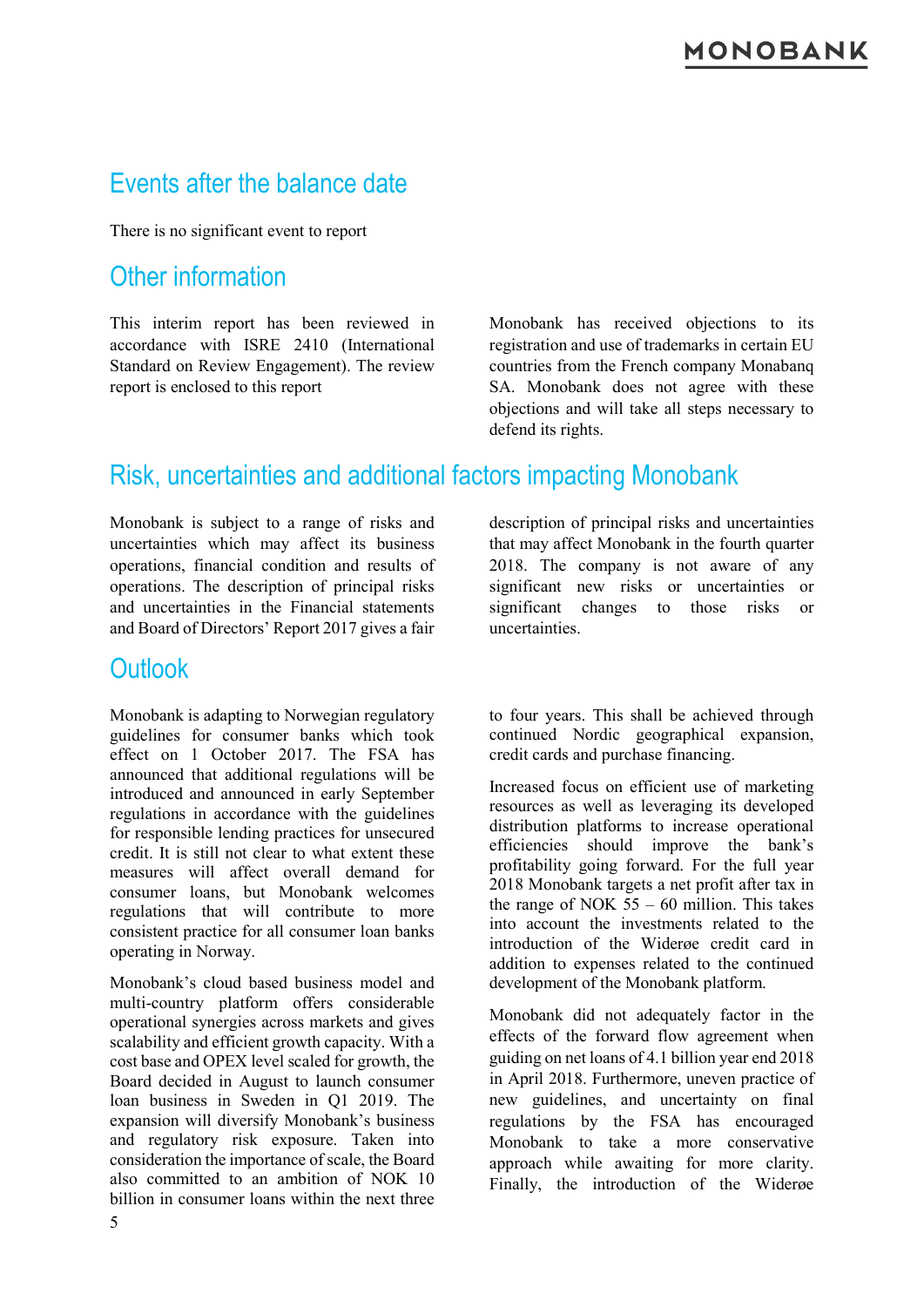branded credit card has been more gradual than previously expected. In all, these factors already had an effect on Q3 net lending growth. Accordingly, Monobank has adjusted the target of overall net loans to be in the area of NOK 3.7 to 3.8 billion by year end 2018, compared to 2.35 billion at YE 2017.

The adaption to IFRS9 will continue. The FSA has started the SREP process with estimated completion by year end 2018.

A key element of Monobank's strategy is to leverage its established position in digital consumer banking to create new revenue streams using the Mono Pay app which is included in the credit card platform. The first partner roll-out is with Scandinavia's largest regional airline Widerøe. The introduction of the combined credit card and Mono pay app to

Widerøes employees took place in late September. Next steps are a gradual introduction of the combined card and app mainly using Widerøe's owned marketing channels.

Monobank communicated in relation to the private placement of 23 October 2017 its plans to apply for a listing on Oslo Stock Exchange' main market within the next 12 months subject to equity market conditions. Based on uncertainties related to the regulatory framework for consumer lending and credit cards in Norway Monobank continues to evaluate timing for a listing at Oslo Stock Exchange' main market until the Bank has more clarity on these topics. Accordingly, the bank wants to maintain full flexibility for the timing of accessing the capital markets to fund accretive growth.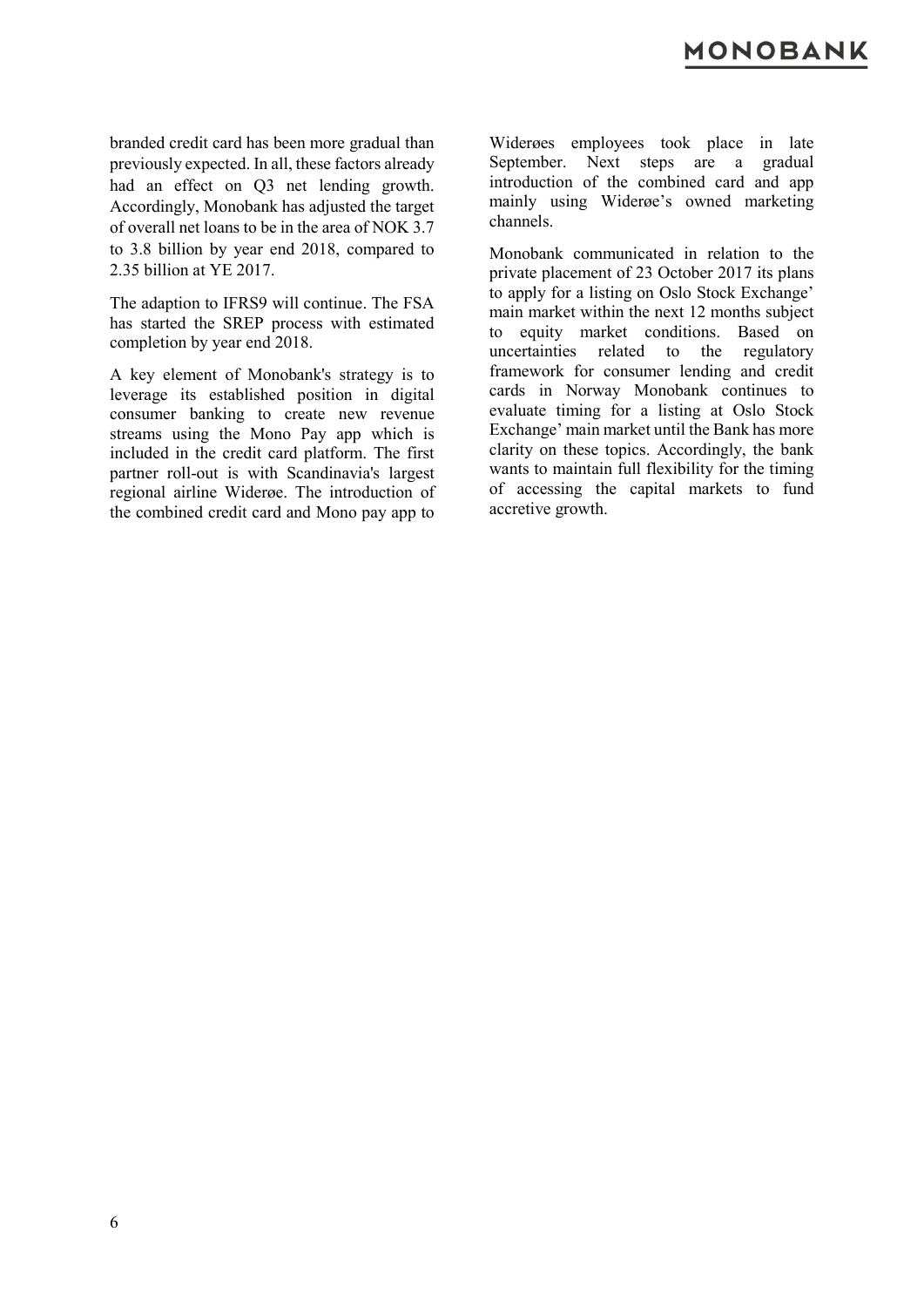# **Financial statement**

### Statement of comprehensive income

| In NOK thousands                       | Q3 2018 | Q3 2017 | <b>YTD</b><br>2018 | <b>YTD</b><br>2017 | 2017     |
|----------------------------------------|---------|---------|--------------------|--------------------|----------|
| Interest income                        | 105 680 | 53 535  | 288 437            | 130 927            | 201 202  |
| Interest expenses                      | 19 549  | 8953    | 51 847             | 19 3 68            | 33 733   |
| Net interest income                    | 86 131  | 44 582  | 236 589            | 111 559            | 167 469  |
|                                        |         |         |                    |                    |          |
| Income commissions and fees            | 6975    | 4 0 7 6 | 19715              | 9648               | 14 8 5 7 |
| Expenses commissions and fees          | 16 706  | 7 201   | 40 581             | 17085              | 24 983   |
| <b>Total income</b>                    | 76 400  | 41 457  | 215 723            | 104 122            | 157 343  |
|                                        |         |         |                    |                    |          |
| Income/loss from trading activities    | (348)   | (279)   | 606                | (997)              | (1456)   |
| Staff costs                            | 10 602  | 6862    | 31 070             | 18 5 38            | 26 503   |
| Other administrative expenses          | 17753   | 13 806  | 63 650             | 41826              | 61 708   |
| - of which marketing expenses          | 9958    | 7705    | 36 574             | 23 830             | 35 141   |
| Depreciation and amortisation          | 2 5 1 3 | 1999    | 7 0 0 8            | 4578               | 5957     |
| <b>Total operating costs</b>           | 30868   | 22 666  | 101 728            | 64 941             | 94 168   |
|                                        |         |         |                    |                    |          |
| Profit/(loss) before impairment losses | 45 184  | 18511   | 114 602            | 38 183             | 61 719   |
|                                        |         |         |                    |                    |          |
| Impairment releases/(losses)           | (24524) | (10946) | (62 407)           | (24141)            | (37975)  |
| Operating profit/(loss) before tax     | 20 660  | 7565    | 52 196             | 14 041             | 23 743   |
| Tax charge                             | (5168)  | (1857)  | (12853)            | (3 477)            | (5784)   |
| Profit/Loss for the year               | 15 4 92 | 5708    | 39 342             | 10 564             | 17960    |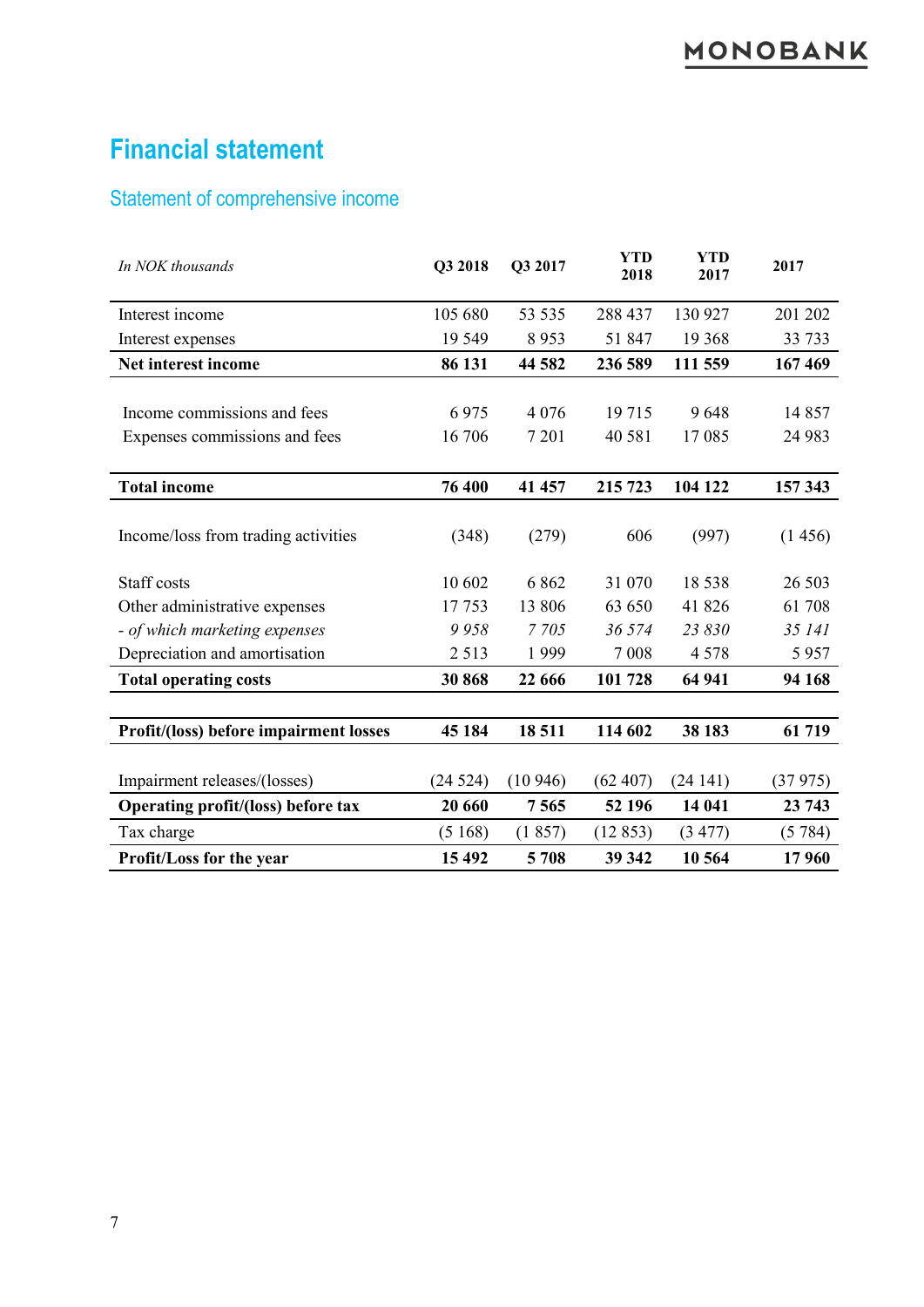# Statement of financial position

| <b>NOK</b> million                          |                        | 30.09.2018    | 30.09.2017                               | 31.12.2017     |
|---------------------------------------------|------------------------|---------------|------------------------------------------|----------------|
| <b>Assets</b>                               |                        |               |                                          |                |
| Loans and advances to banks                 |                        | 83 630        | 63 559                                   | 56 000         |
| Loans and advances to customers             |                        | 3 540 868     | 1904 116                                 | 2 402 869      |
| Provision for impairment losses             |                        | 91 882        | 37 278                                   | 50 681         |
| Net loans and advances to customers         |                        | 3 448 985     | 1866839                                  | 2 3 5 2 1 8 8  |
| Debt securities                             |                        | 1 228 593     | 488 535                                  | 756 536        |
| Deferred tax asset                          |                        | $\theta$      | 8 9 0 2                                  | 8 5 9 2        |
| Other intangible assets                     |                        | 62 119        | 31 606                                   | 39 349         |
| Property, plant and equipment               |                        | 2 1 0 4       | 1675                                     | 1755           |
| Financial derivatives                       |                        | 2 1 5 0       |                                          | 1 3 7 4        |
| Prepayments accrued income and other assets |                        | 120 552       | 65 980                                   | 85 095         |
| - of which accrued commission to agents     |                        | 113 837       | 62 677                                   | 80 817         |
| <b>Total assets</b>                         |                        | 4 948 135     | 2527096                                  | 3 300 888      |
|                                             |                        |               |                                          |                |
| <b>Equity and liabilities</b>               |                        |               |                                          |                |
| <b>Liabilities</b>                          |                        |               |                                          |                |
| Deposits by customers                       |                        | 4 2 3 8 9 7 3 | 2 042 687                                | 2 651 861      |
| Provisions, acrruals and other liabilities  |                        | 43 154        | 40 370                                   | 28 797         |
| Subordinated loan                           |                        | 98 654        | 98 811                                   | 98 399         |
| Tax payable                                 |                        | 4 2 6 1       |                                          |                |
| <b>Total liabilities</b>                    |                        | 4 385 042     | 2 181 868                                | 2779 057       |
| <b>Equity</b>                               |                        |               |                                          |                |
| Share capital                               |                        | 249 196       | 200 746                                  | 248 318        |
| Surplus capital                             |                        | 256 597       | 132 911                                  | 255 170        |
| <b>Retained Earnings</b>                    |                        | 57 302        | 10 5 64                                  | 17960          |
| Not registered capital                      |                        | 0             | 622                                      | 0              |
| Other paid in capital (options)             |                        | 0             | 384                                      | $\overline{0}$ |
| <b>Total equity</b>                         |                        | 563 093       | 345 227                                  | 521 447        |
|                                             |                        |               |                                          |                |
| <b>Total equity and liabilities</b>         |                        | 4 948 135     | 2 527 096                                | 3 300 504      |
| Jan Greve-Isdahl                            | Tore Hopen             |               | Mette Henriksen                          |                |
| Chairman of the Board                       |                        |               |                                          |                |
| Guro Røberg                                 | Torhild Eide Torgersen |               | Tore Amundsen<br>Employee representative |                |
| Bent Gjendem CEO                            |                        |               |                                          |                |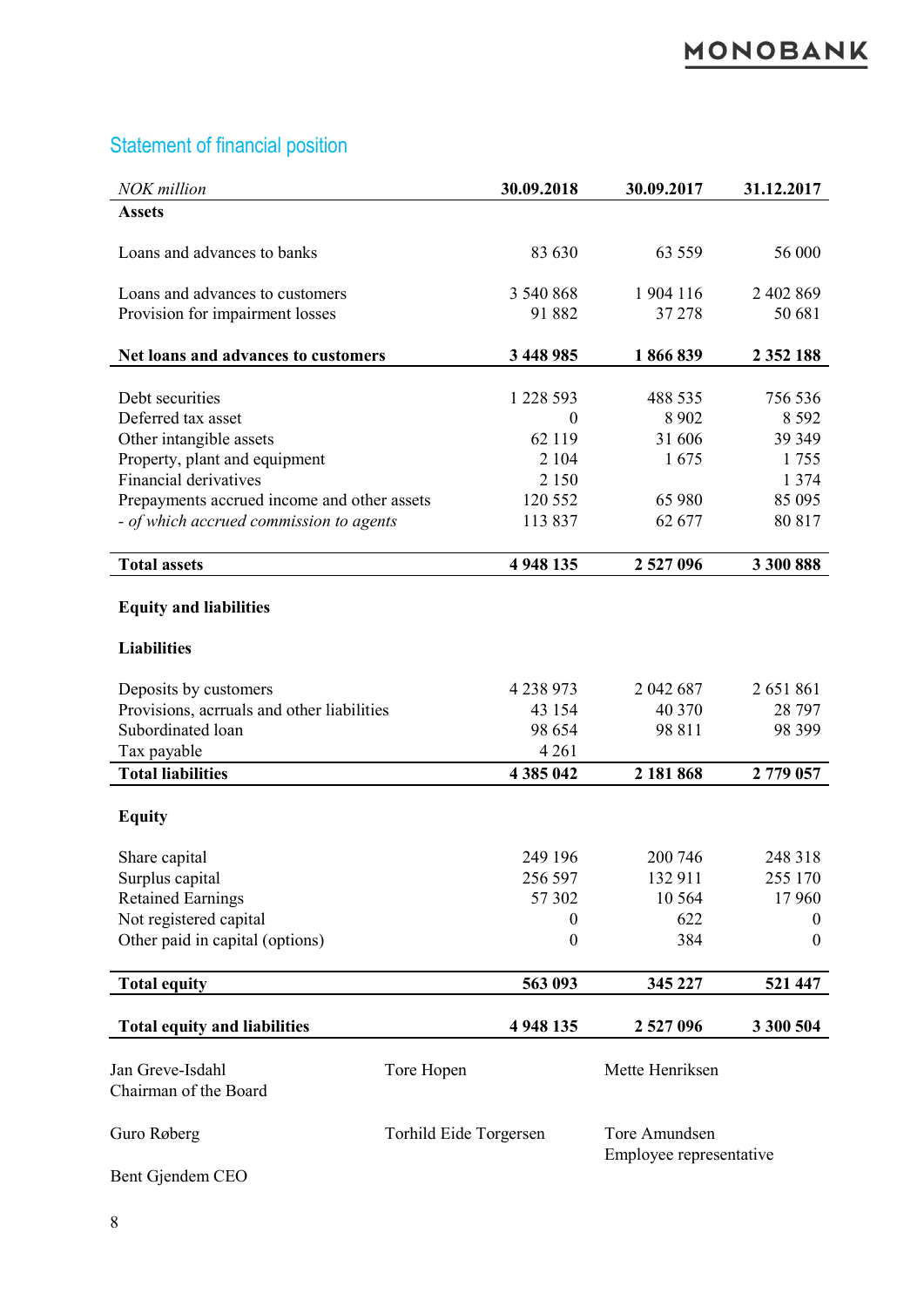#### *In NOK thousands* **Share capital Surplus capital Other paid-in capital (options) Not registered capital Retained earnings Total Equity at 01.01.2018** 248 318 255 170 384 17 960 521 830 Profit/(loss) for the period 39 342 39 342 Option programme 778 1 400 (384) 1 794 Shares issued net of fees and tax 100 27 127 **Equity at 30.09.2018** 249 196 256 597 57 302 563 093

#### Statement of changes in equity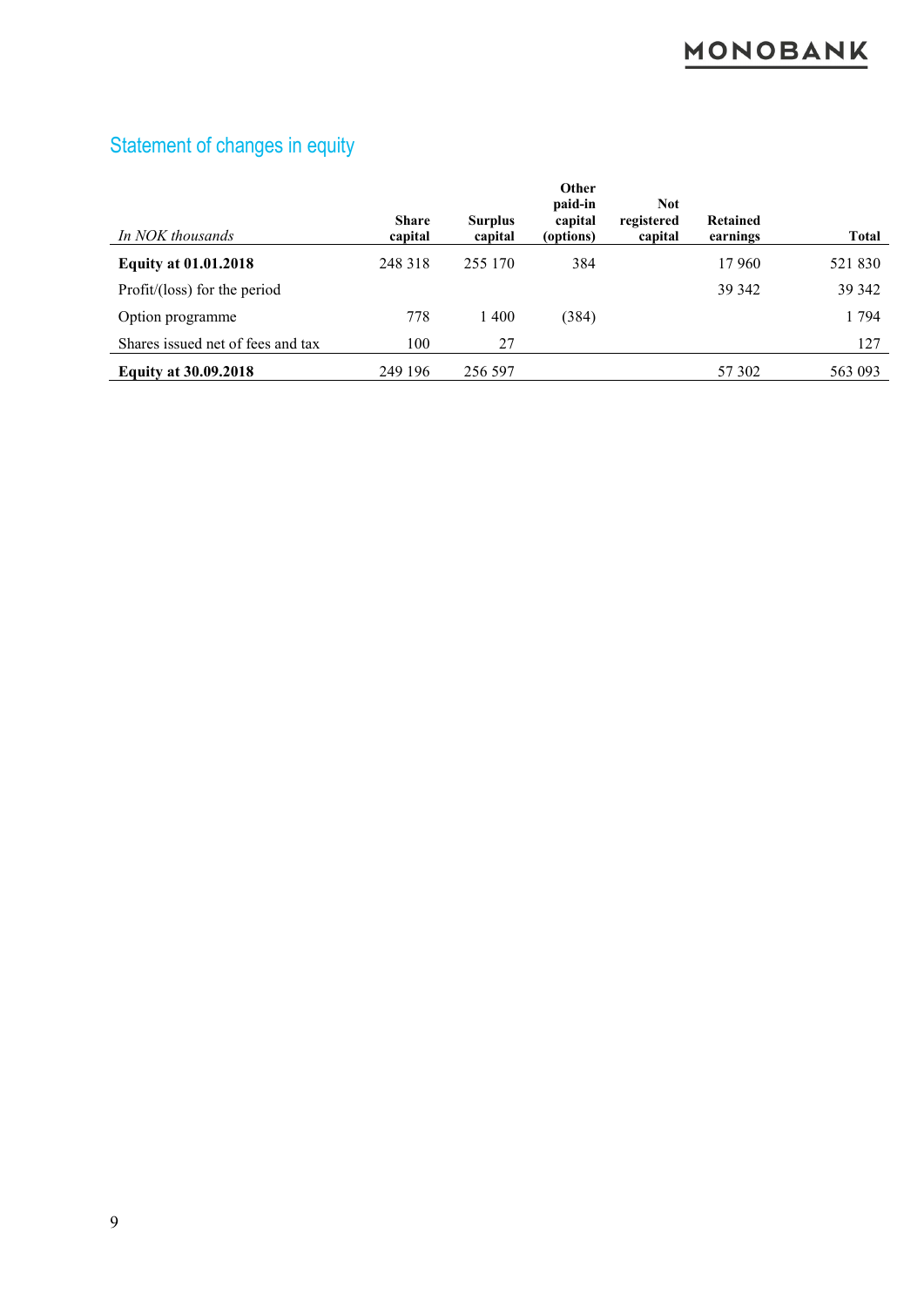#### Statement of cash flows

| In NOK thousand                                                         | Q3 2018        | Q3 2017   | 2017      |
|-------------------------------------------------------------------------|----------------|-----------|-----------|
| Cash flows from operating activities                                    |                |           |           |
| Operating profit/(loss) before tax                                      | 20 660         | 7565      | 23 743    |
| Adjustment for change in provision for impairment losses                | 5 4 6 3        | 10938     | 37 150    |
| Adjustment for unrealised changes in fair value of financial            | (931)          | 964       | 7311      |
| instruments                                                             |                |           |           |
| Adjustment share option programme                                       |                |           |           |
| Depreciation and amortisation                                           | 2 5 9 9        | 1999      | 5957      |
| Changes in loans and advances to customers                              | (242 730)      | (431 472) | (1549300) |
| Changes in deposits by customers                                        | 805 346        | 486 360   | 1 748 455 |
| Changes in financial derivates                                          | (4820)         | 1 5 2 4   | (1374)    |
| Changes in debt securities                                              | (540 838)      | (166514)  | (462582)  |
| Changes in other operating assets and liabilities                       | (2 029)        | 8 3 4 2   | (39658)   |
| Net cash flows from operating activities                                | 42 720         | (80294)   | (230 298) |
| Cash flows from investing activities                                    |                |           |           |
| Purchase of property plant and equipment                                | (306)          | (284)     | (1810)    |
| Investment in intangible assets                                         | (8690)         | (6440)    | (32008)   |
| Net cash flows from investing activities                                | (8996)         | (6724)    | (33818)   |
| Cash flows from financing activities                                    |                |           |           |
| Issue of ordinary shares                                                | $\overline{0}$ | $\theta$  | 170 498   |
|                                                                         |                |           |           |
| Issued Tier 1 and Tier 2 capital                                        | $\mathbf{0}$   | 98 4 95   | 98 399    |
| Net cash flows from financing activities                                |                | 98 4 95   | 268 897   |
| Net increase/(decrease) in cash and cash equivalents                    | 33 725         | 11 478    | 4781      |
|                                                                         |                |           |           |
| Cash and cash equivalents at period start                               | 49 906         | 52 081    | 51 219    |
| Cash and cash equivalents at period end                                 | 83 630         | 63 559    | 56 000    |
| Cash and cash equivalents consists of:<br>Loans and advances from banks | 83 630         | 63 559    | 56 000    |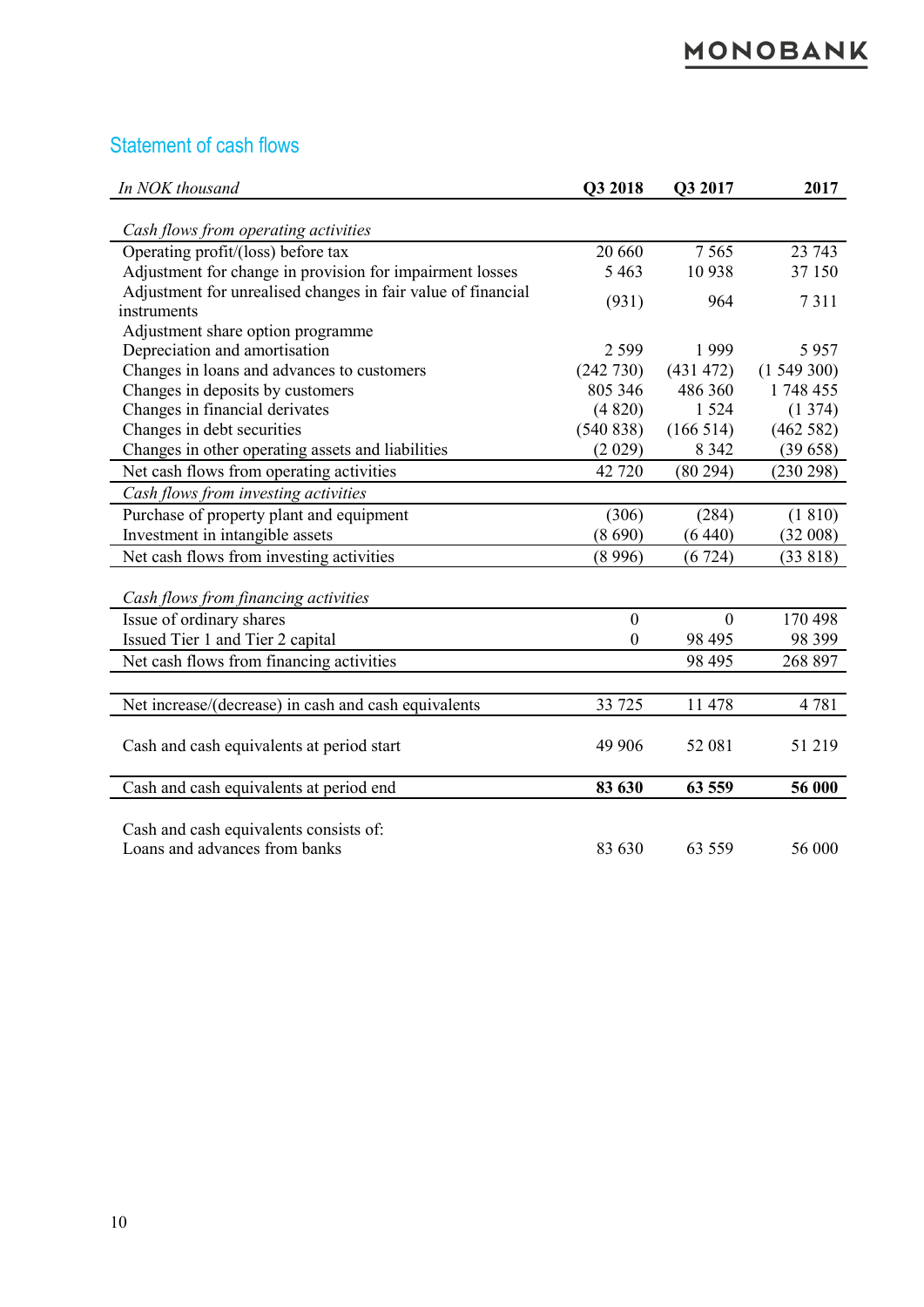# **Notes to the financial statements**

#### Note 1 Accounting principles

Monobank Q3 2018 report is prepared in accordance with general accounting principles as described in the annual report for 2017. This interim report has been reviewed in accordance with ISRE 2410 (International Standard on Review Engagement).

#### Note 2 Loans and advances to customers

| In NOK thousands                                      | 30.09.2018 | 30.09.2017 | 31.12.2017    |
|-------------------------------------------------------|------------|------------|---------------|
| Loans and advances to customers                       | 3 540 868  | 1 904 116  | 2 402 869     |
| Provision for impairment losses                       | 91 882     | 37 278     | 50 681        |
| Net loans and advances to customers                   | 3 448 985  | 1866839    | 2 3 5 2 1 8 8 |
|                                                       |            |            |               |
| In NOK thousands                                      | 30.09.2018 | 30.09.2017 | 31.12.2017    |
|                                                       |            |            |               |
| Realized losses in the period                         | 19 061     | 8          | 431           |
| The period's change on individual impairment of loans | 5 3 0 5    | 9 0 20     | 11748         |
| The period's change on impairment of loans -          |            |            |               |
| collectively assessed                                 | 159        | 1918       | 1655          |
| <b>Write downs on loans</b>                           | 24 5 25    | 10 946     | 13834         |
|                                                       |            |            |               |
| <b>Defaulted loans and losses</b>                     |            |            |               |
| In NOK thousands                                      | 30.09.2018 | 30.09.2017 | 31.12.2017    |
| Defaulted loans                                       | 356 618    | 135 653    | 189 053       |
| Individual impairment of loans                        | 78 456     | 29 844     | 41 592        |
|                                                       | 278        |            |               |
| <b>Net defaulted loans</b>                            | 162        | 105 809    | 147 462       |
|                                                       |            |            |               |
| Impairment of loans - collectively assessed           | 13 4 26    | 7434       | 9089          |

Net loan balance of NOK 3 449 million, includes transfer of loans in a forward flow agreement, reducing loan balance with NOK 86 million.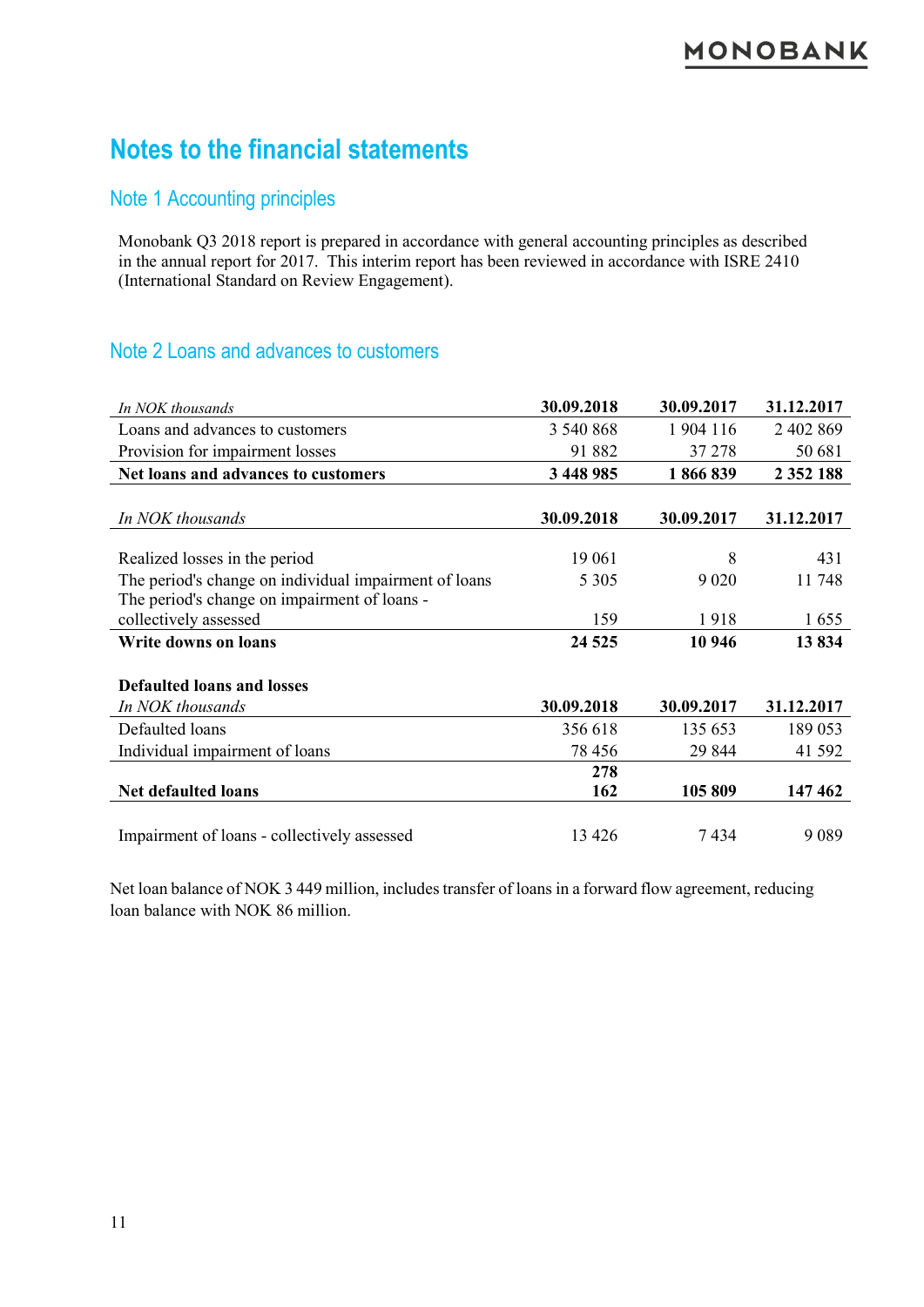### Note 3 Capital adequacy

| In NOK thousands                                                                        | 30.09.2018    | 30.09.2017 | 31.12.2017    |
|-----------------------------------------------------------------------------------------|---------------|------------|---------------|
| Share capital                                                                           | 249 196       | 200 746    | 248 318       |
|                                                                                         | 274 555       | 132 911    | 273 129       |
| Surplus capital                                                                         | 39 341        |            |               |
| <b>Retained Earnings</b><br>- Deduction of deferred tax assets, other intangible assets |               |            |               |
| and additional valuation adjustments                                                    | (47818)       | (33 095)   | (38862)       |
| <b>Common equity Tier 1 capital</b>                                                     | 515 275       | 300 562    | 482 585       |
| Additional Tier 1 capital instruments                                                   | 50 000        | 50 000     | 50 000        |
| Tier 1 capital                                                                          | 565 275       | 350 562    | 532 585       |
| Subordinated loan capital                                                               | 50 000        | 50 000     | 50 000        |
| Tier 2 capital                                                                          | 615 275       | 400 562    | 582 585       |
| <b>Capital requirements</b>                                                             | 30.09.2018    | 30.09.2017 | 31.12.2017    |
|                                                                                         | 42 259        | 55 942     | 58 014        |
| Institutions                                                                            | 2 3 8 9 5 0 0 | 1 353 616  | 1 658 723     |
| Loans to customers $75%$ as of 25.04.17                                                 | 278 162       | 105 809    | 147 462       |
| Defaulted loans 100%                                                                    |               |            |               |
| Covered bonds                                                                           | 9758          | 3 8 2 5    | 3 8 2 1       |
| Other assets                                                                            | 122 657       | 67 655     | 86 850        |
| Corporate                                                                               | 1 0 4 2       | 95 030     | 119892        |
|                                                                                         | 48 216        | 38 309     | 63 380        |
| Regional governments or local authorities                                               |               |            |               |
|                                                                                         |               |            |               |
| <b>Market risk</b>                                                                      |               |            |               |
| <b>Operational risk</b>                                                                 | 196 783       | 98 548     | 196 783       |
|                                                                                         |               |            |               |
| <b>CVA</b> risk                                                                         |               | 5          | 414           |
| Total risk-weighted volume and capital requirements                                     | 3 088 377     | 1818737    | 2 3 3 5 3 3 9 |
|                                                                                         |               |            |               |
| Common equity Tier 1 capital ratio                                                      | 16.7%         | $16.5\%$   | 20.7%         |
|                                                                                         | 18.3%         | 19.3 %     | 22.8%         |
| Tier 1 capital ratio                                                                    | 19.9%         | 22.0%      | 25.0%         |
| Capital ratio                                                                           |               |            |               |
|                                                                                         |               |            |               |
| Minimum CET 1 capital ratio requirement                                                 | 13.5%         | 13.4%      | 13.7%         |

LCR (Liquidity Coverage Ratio) 701% and NSFR (Net stable funding ratio) 181.4 % as of 30.09.2018